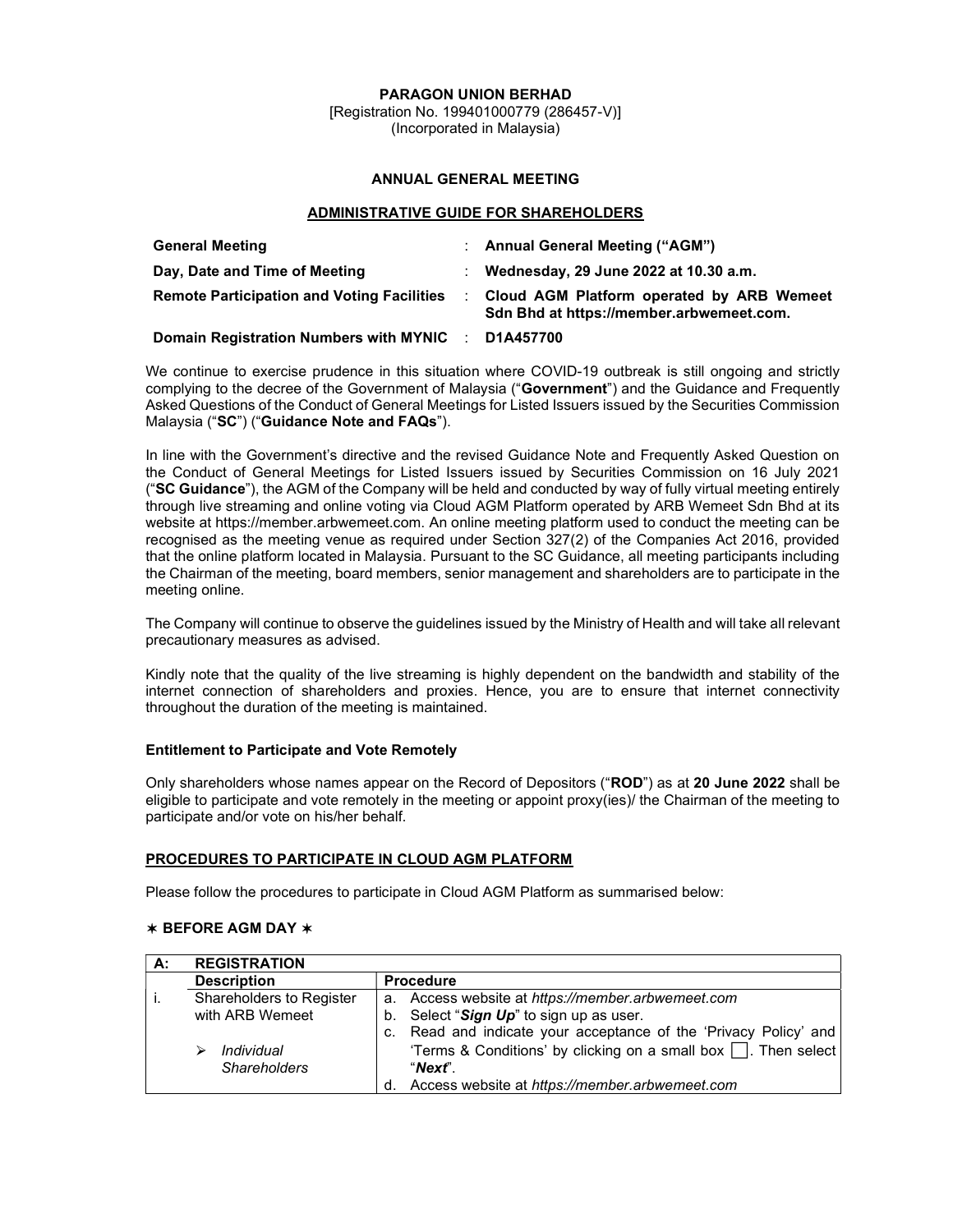| А: | <b>REGISTRATION (CON'T)</b> |       |                                                                                                                                                   |
|----|-----------------------------|-------|---------------------------------------------------------------------------------------------------------------------------------------------------|
|    | <b>Description</b>          |       | <b>Procedure</b>                                                                                                                                  |
|    | Shareholders to Register    | е.    | Select "Sign Up" to sign up as user.                                                                                                              |
|    | with ARB Wemeet             | f.    | Read and indicate your acceptance of the 'Privacy Policy' and                                                                                     |
|    |                             |       | 'Terms & Conditions' by clicking on a small box $\Box$ . Then select                                                                              |
|    | Individual<br>⋗             |       | "Nexť".                                                                                                                                           |
|    | <b>Shareholders</b>         | g.    | Fill-in your details $-$ (i) ensure your email address is valid & (ii)<br>create your own password. (iii) add the CDS account Then click<br>"OK". |
|    |                             | h.    | Registration as user completed.                                                                                                                   |
|    |                             |       | An email notification will be sent to you.                                                                                                        |
|    |                             | j.    | Click the link in the email to verify account.                                                                                                    |
|    |                             | Note: |                                                                                                                                                   |
|    |                             |       | If you have already signed up/registered as a user with previously,<br>you are not required to register again.                                    |
|    |                             |       | In order to be able to view the event, shareholders must add the<br>related CDS in the profile (From the sign up or in the own profile).          |

| В: | <b>REGISTRATION OF PROXY</b>          |                                                                                                                                                                                                                                                                                                                                                                                                                  |  |  |
|----|---------------------------------------|------------------------------------------------------------------------------------------------------------------------------------------------------------------------------------------------------------------------------------------------------------------------------------------------------------------------------------------------------------------------------------------------------------------|--|--|
|    | <b>Description</b>                    | <b>Procedure</b>                                                                                                                                                                                                                                                                                                                                                                                                 |  |  |
| i. | Submit Form of Proxy<br>(hard copy)   | The hard copy Form of Proxy must be deposited with the Company's<br>Share Registrar Office at Level 5, Block B, Dataran PHB, Saujana<br>Resort, Section U2, 40150 Shah Alam, Selangor, Malaysia not less                                                                                                                                                                                                         |  |  |
|    | <b>Individual Shareholders</b><br>⋗   | than 24 hours (Tuesday, 28 June 2022 at 10.30 a.m.) before the time<br>appointed for holding the AGM or at any adjournment.                                                                                                                                                                                                                                                                                      |  |  |
|    | Corporate<br>➤<br><b>Shareholders</b> | Fill-in the details on the hard copy Form of Proxy by providing the<br>а.<br>following information:                                                                                                                                                                                                                                                                                                              |  |  |
|    | <b>Authorised Nominee</b><br>⋗        | Proxy(ies) & Corporate Representative<br>Name<br>$\circ$                                                                                                                                                                                                                                                                                                                                                         |  |  |
|    | Authorised<br>Exempt<br>➤<br>Nominee  | Number of MyKAD for Malaysian or passport for non-<br>$\circ$<br>Malaysian                                                                                                                                                                                                                                                                                                                                       |  |  |
|    |                                       | Address, contact number and email address - ensure<br>$\circ$<br>email address is valid                                                                                                                                                                                                                                                                                                                          |  |  |
|    |                                       | b. Corporate Representative only - deposit the hard copy of Form of<br>Proxy together with the following document to the Company's<br>Share Registrar office at Level 5, Block B, Dataran PHB, Saujana<br>Resort, Section U2, 40150 Shah Alam, Selangor, Malaysia.<br>A copy of Certificate of Appointment as corporate<br>$\bullet$<br>representative<br>Photocopy MyKAD/ Passport of Corporate Representative. |  |  |
|    |                                       | Individual shareholders authorized nominee and<br>exempt<br>C.<br>authorized nominee - deposit the hard copy Form of Proxy to the<br>Company's Share Registrar Office at Level 5, Block B, Dataran<br>PHB, Saujana Resort, Section U2, 40150 Shah Alam, Selangor,<br>Malaysia.                                                                                                                                   |  |  |
|    |                                       | d. Submitted Form of Proxy will be verified.                                                                                                                                                                                                                                                                                                                                                                     |  |  |
|    |                                       | e. After verification, proxy(ies) and corporate representative will<br>receive email notification.                                                                                                                                                                                                                                                                                                               |  |  |
|    |                                       | f.<br>Please refer to the steps stated in the email notification given to<br>participants for their participations in the meeting.                                                                                                                                                                                                                                                                               |  |  |
|    |                                       | Please click the "WeMeet" button in the notification email and you<br>g.<br>will<br>be<br>directed<br>the<br>to<br>login<br>page<br>at<br>https://member.arbwemeet.com.                                                                                                                                                                                                                                          |  |  |
|    |                                       | You may login with your email and you will be prompted to change<br>h.<br>password.                                                                                                                                                                                                                                                                                                                              |  |  |